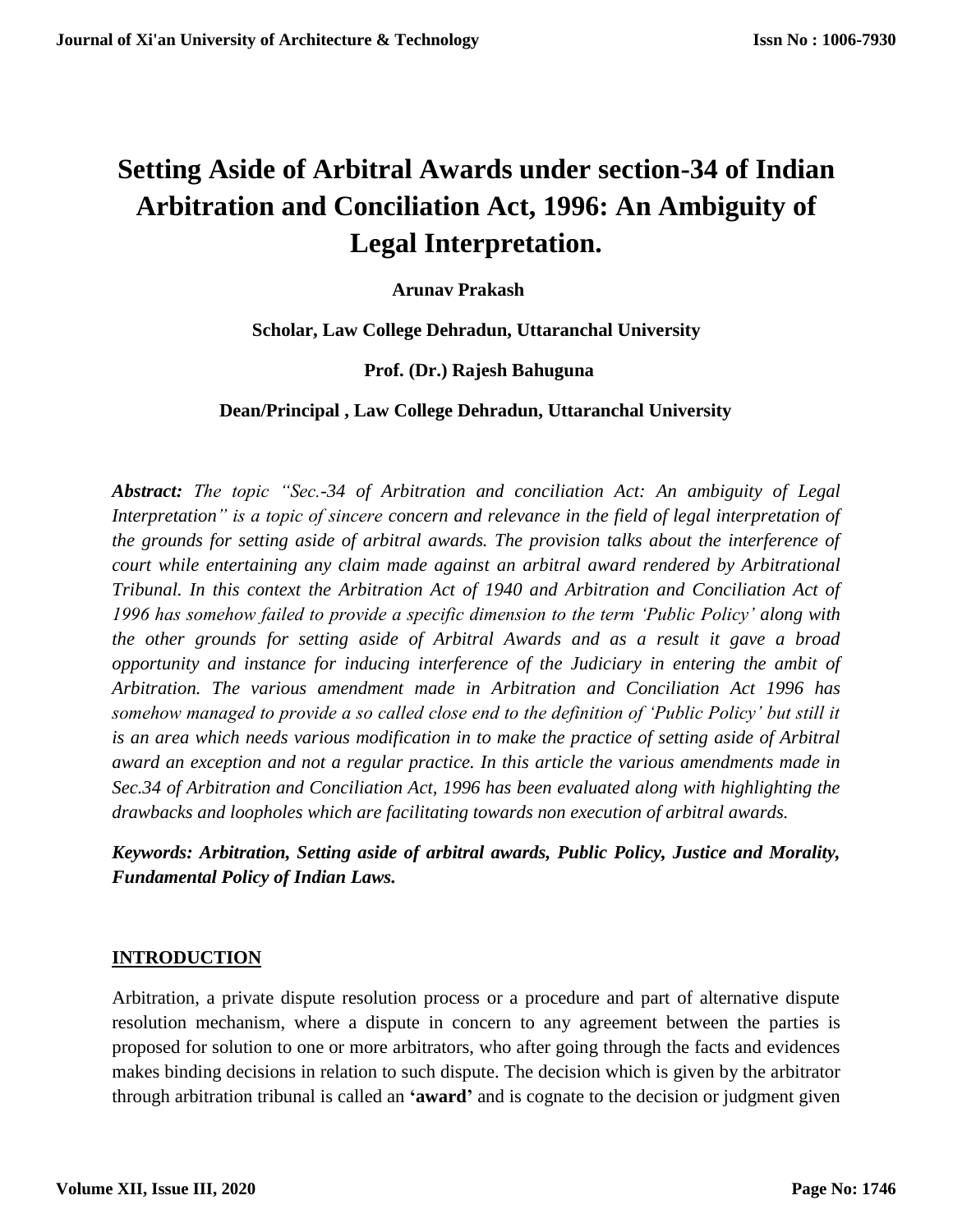by a Court of law. In recent time as a result of dynamic growth of industrialization and globalization the excessive burden of judiciary that has been the consequence of large number of pending cases due to lengthy court procedures has resulted in making arbitration a time efficient and dependable way for dispute resolution not only in India but throughout the globe. Moreover, arbitration by providing flexibility to the procedure of dispute resolution also establishes a much extensive and wider room for negotiation between the parties having dispute. The main focus behind introducing arbitration as a dispute redressel mechanism was to provide a fast and speedy dispute resolving process as well as making it cost effective as compared to general court proceedings. But in recent time due to the influence of Courts in matters related to setting aside of arbitral awards, has somehow entered the ambit of legislation and consequently has hampered the primary objective of arbitration i.e. fast and speedy settlement of disputes outside the Court. The provisions for setting aside of arbitral awards as stated in Sec.-34 of the Arbitration and Conciliation Act, 1996 says:

**"Sec.34. Application for setting aside arbitral award.**—(1) Recourse to a Court against an arbitral award may be made only by an application for setting aside such award in accordance with sub-section (2) and subsection (3).

(2) An arbitral award may be set aside by the Court only if—

(a) the party making the application furnishes proof that—

(i) a party was under some incapacity, or

(ii) the arbitration agreement is not valid under the law to which the parties have subjected it or, failing any indication thereon, under the law for the time being in force; or

(iii) the party making the application was not given proper notice of the appointment of an arbitrator or of the arbitral proceedings or was otherwise unable to present his case; or

(iv) the arbitral award deals with a dispute not contemplated by or not falling within the terms of the submission to arbitration, or it contains decisions on matters beyond the scope of the submission to arbitration:

Provided that, if the decisions on matters submitted to arbitration can be separated from those not so submitted, only that part of the arbitral award which contains decisions on matters not submitted to arbitration may be set aside; or

(v) the composition of the arbitral tribunal or the arbitral procedure was not in accordance with the agreement of the parties, unless such agreement was in conflict with a provision of this Part from which the parties cannot derogate, or, failing such agreement, was not in accordance with this Part; or

(b) the Court finds that—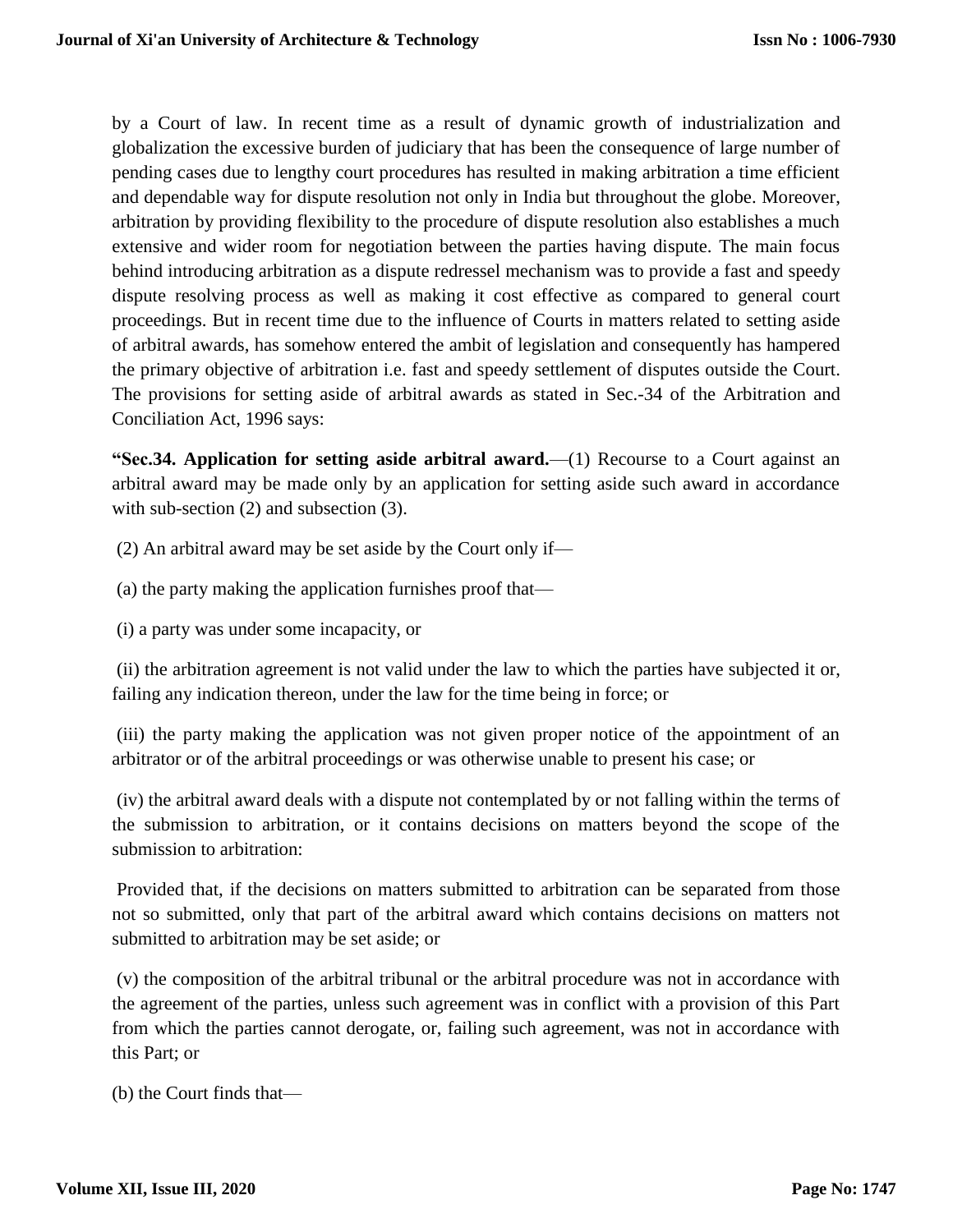(i) the subject-matter of the dispute is not capable of settlement by arbitration under the law for the time being in force, or

(ii) the arbitral award is in conflict with the **public policy** of India.

Explanation 1—For the avoidance of any doubt, it is clarified that an award is in conflict with the public policy of India, only if,—

- (i) the making of the award was induced or affected by fraud or corruption or was in violation of section 75 or section 81; or
- (ii) it is in contravention with **the fundamental policy of Indian law**; or
- **(iii)** it is in conflict with **the most basic notions of morality or justice.**

Explanation 2—For the avoidance of doubt, the test as to whether there is a contravention with the fundamental policy of Indian law shall not entail a review on the merits of the dispute.]

(2A) An arbitral award arising out of arbitrations other than international commercial arbitrations, may also be set aside by the Court, if the Court finds that the award is vitiated by patent illegality appearing on the face of the award:

Provided that an award shall not be set aside merely on the ground of an erroneous application of the law or by re-appreciation of evidence…**" 1**

Earlier in the 18<sup>th</sup> Century as an effect of first Real Bills of Right, 1689 in England, the English Parliament for the first time proposed the mechanism of controlling a private tribunal by the Court of Kings bench. In this concern it was also proposed that from now the only ground for setting aside an arbitral award given by the bench would be – **Bribery and fraud**.

With the passage of time the necessity of law also changed and as a result in the later  $20<sup>th</sup>$ century through various modification which happened in arbitrational law in both domestic and international aspect of arbitration, different provisions were adopted for setting aside of arbitral award including the ground of "award carrying an error of law apparent on its face"; Kent v. Elestob<sup>2</sup>, which was basically a principle of administrative law.

The Indian Arbitration Act 1940 was amongst the initial statute for regulating arbitrational law in India which was later replaced by Arbitration and Conciliation Act of 1996, an act based on the UNCITRAL model of law on International Commercial Arbitration. Later the Arbitration and Conciliation Act 1996 does away with the domestic Act of 1940, Foreign arbitration Act of 1961, Geneva convention , New York convention and brings arbitration in one act constituting 4 parts - Domestic scenario , New York convention part, Geneva convention and Miscellaneous

l

<sup>1</sup> *Sec.34 of Arbitration and Conciliation Act,1996*

<sup>2</sup> *Kent v. Elstob,3 East, 13*.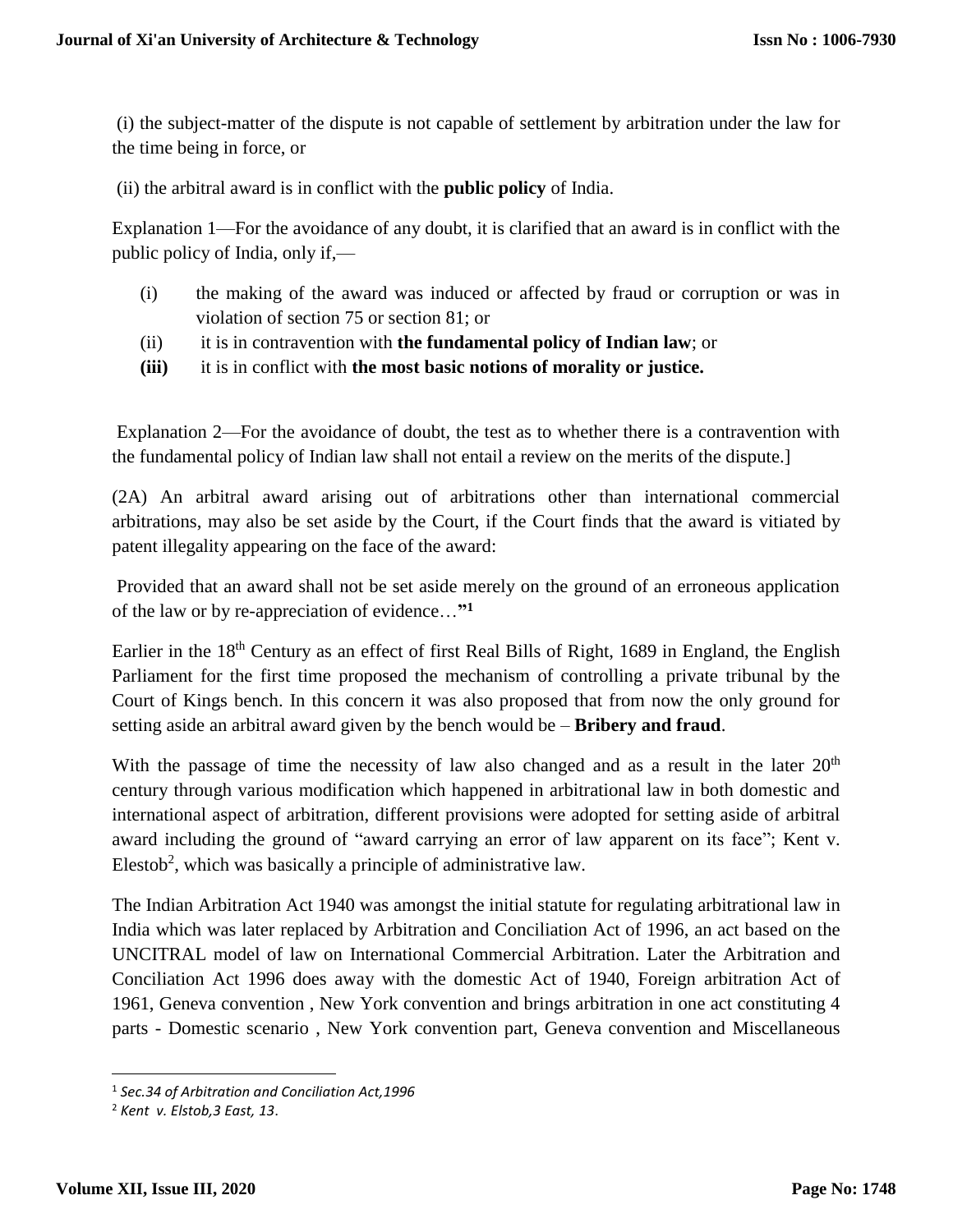Provisions. But the main deficit that continued behind non-execution of arbitral award given by the Tribunal is the inclusion of term **Public Policy** containing the word **Justice and Morality** and **Fundamental Policy of Indian Laws** along with **Patent illegality** which is somehow again creating confusion and extending the ambit of grounds for setting aside of arbitral awards.

#### **AMBIGUITY OF 'PUBLIC POLICY**

The ambiguity in term of interpretation of word Public Policy has led to a great extent towards failure in execution of Arbitral Awards. The Act of 1996 in Chapter VII- Recourse against Arbitral Awards inserted under section 34 (2) (b) (ii), the concept of **Public Policy**. Moreover in context with the provision of this Act in relation to setting aside of arbitral award, the Indian court for the first time confronted with the problem of interpretation of the term public policy. In the case of *Renusagar Power Corporation Ltd v. General electric Company***<sup>3</sup>** (i.e. 2 years before the 1996 Act) laid down the so called narrow view of interpretation of term public policy as an award which is against-

- a) Fundamental Policy of Indian Laws
- b) Interest of law
- c) Contrary to Justice and Morality (which covers a wide aspect of both justice and morality as it comprises of more or less everything that comes under the ambit of justice)

This Interpretation of the *Renusagar Power Co. Ltd V. General Electric Co.* was later in the year 1996 made the part of the Act as a provision for setting aside the arbitral award under the head of the public policy.

Later when the Act of 1996 came into force, the draft men of this act bodily lifted the Article 5 of New York Convention and inserted it as Section 34 and 48 of the Arbitration Act 1996 in context to both Domestic and International scenario respectively. Therefore it resulted in the beginning of a Renusagar era, where the term public policy was defined and construed by two vague statements namely **–'Fundamental Policy of Indian Law' and 'Justice and Morality'.**

Further it was also observed that the Renusagar case in its judgment established the criteria to differentiate between errors of law (mentioned in 1940's Act) and Fundamental Policy of Indian law, but it somehow failed to make a specific distinction between the public interest and other interest as in cases it is quite possible and obvious that there can be differences between public interest to that of government interest or individual interest.

Later on and in accordance with the recommendation made in 246<sup>th</sup> law commission report under the chairmanship of Hon'ble Justice A.P. Shah certain amendments were made in context to the interpretation of the term **public policy**, where a part of it dealing with justice and morality was

 $\overline{\phantom{a}}$ <sup>3</sup> *1994 SCC Supl. (1) 644.*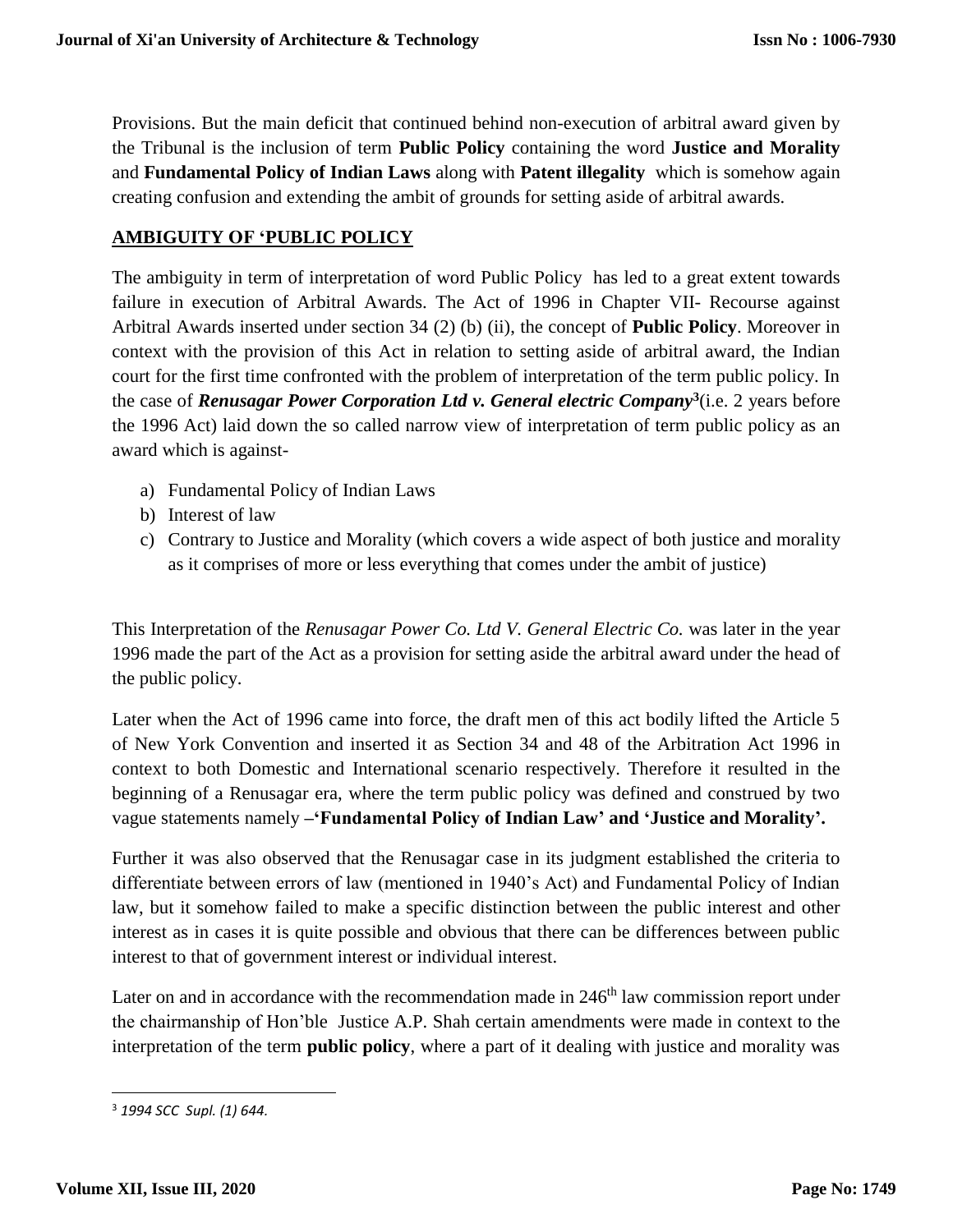given a close end and confined to **basic notion of justice and morality** i.e. something that has shocked the entire notion of the legal system and also the term fundamental policy of Indian laws was interpreted under Explanation 2 as*" for the avoidance of any doubt, the test as to whether there is a contravention with the fundamental policy of Indian law shall not entail a review on the merits of the disputes<sup>4</sup> ."*

# **PERPLEXITY OF PATENT ILLEGALITY**

The perplexity of term Patent Illegality has also resulted in enlarging the dimension of the grounds for setting aside of Arbitral Awards. The Hon'ble Supreme Court while interpretating the term public policy in *ONGC Ltd. V. Saw Pipes Case<sup>5</sup>*, expanded its meaning and held that the word public policy should be interpreted both narrowly and widely depending upon the facts and circumstances of the case and inserted a new head of "Patent Illegality"rather than dealing with the inconsistency of the word fundamental policy of Indian law and justice and morality. Through the amendment of arbitration and conciliation act 1996 the term patent illegality was inserted as section 2A of the Act which again induces an additional ground for setting aside of arbitral award on the contrary the term patent illegality was provision which is applicable only to the arbitration proceeding taking place in India and not in context to international commercial arbitration as the same can be observed from the language of 2A stating-" an arbitration award arising out of arbitration other than international commercial arbitration……" <sup>6</sup>Moreover the award which is in contravention to the provisions of arbitration and conciliation act 1996 is considered to be patently illegal and such an award cannot be enforced as it is considered to be null and void.

The Supreme Court *in Associate Builders V. Delhi Development Authority*<sup>7</sup> in 2014 explained the dimension of patent illegality and state that **patent illegality** includes :

- a) Fraud or corruption
- b) Contravention of substantial law
- c) Errors of law by Arbitrator
- d) Contravention of Arbitrator and Conciliation Act of 1996
- e) The Arbitrator fails to give consideration to the terms of contract and usages of trade under section. 28(3) of the Act
- f) Arbitrator fails to give reasons for his decision

## **ILLUSION OF SEC.-28(3)**

Moreover another obstruction which is being faced while restraining the dimension of the provisions relating to setting aside of arbitral award is the illusion created by Sec.- 28(3) which

 $\overline{a}$ 

<sup>4</sup> *Explanation 2 of Sec.34 of Arbitration and Conciliation Act,1996*

<sup>5</sup> *(2003) 5 SCC 705: AIR 2003 SC 2629*

<sup>6</sup> *Sec.2A of Arbitration and Conciliation Act, 1996*

<sup>7</sup> *2014 (4) ARBLR 307(SC)*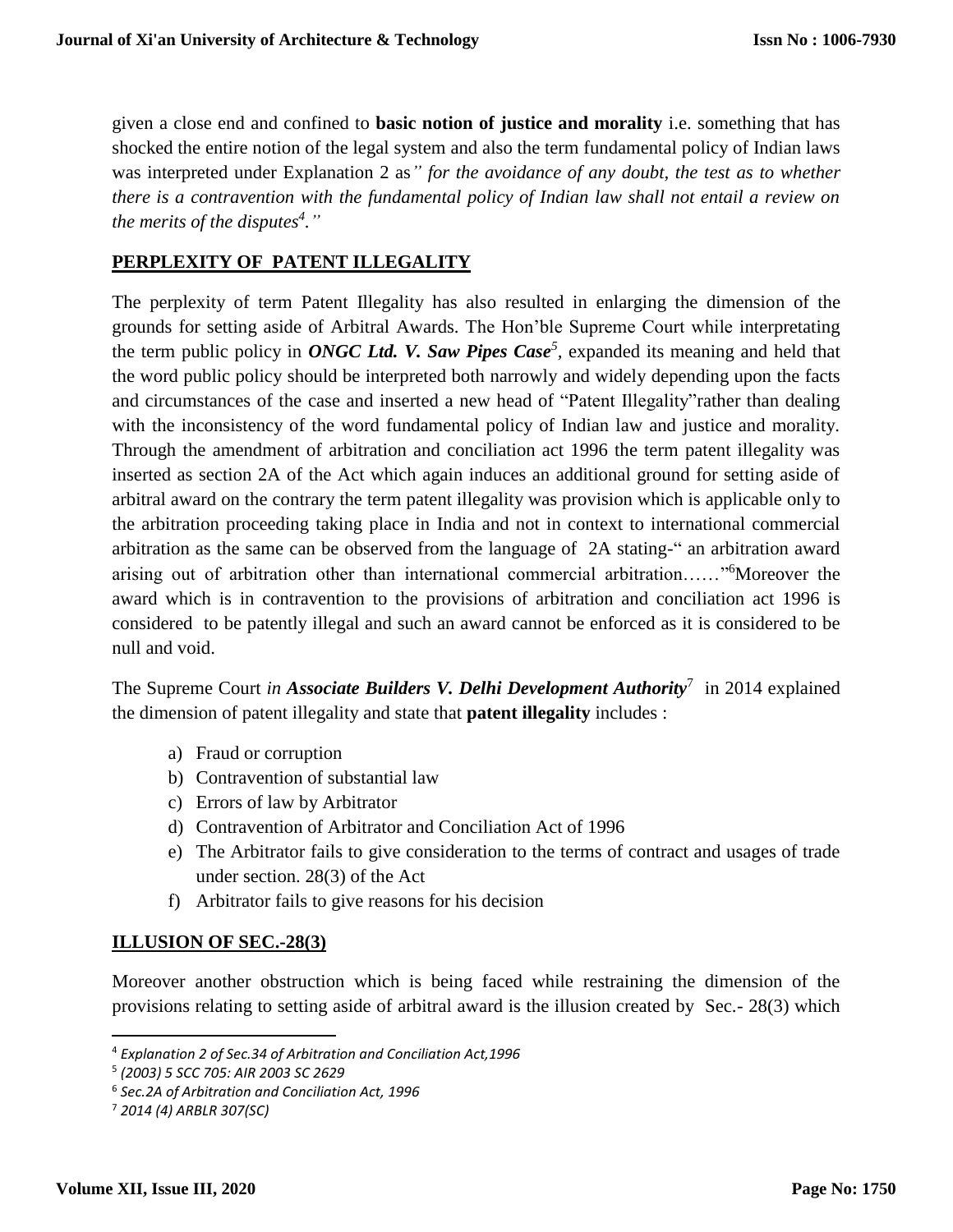states that" *while deciding an making an award the arbitral tribunal shall in all cases take into account the terms of the contract and trade uses applicable to the transaction<sup>8</sup>"*, meaning thereby under the virtue of above provision an arbitration is restricted and confined by the laws of contract and trade usages while dealing with any matter of arbitration. The arbitration is not conferred with the power of ex aequoet bono(in accordance to what is just and good) in order to decide any arbitrational matter but can do where the parties have expressly so authorized him to do so and hence an arbitrator cannot decide any matter in accordance to what he feels to be right and just. As a result it is again providing and extending the grounds of setting aside of arbitral award as in cases where the arbitrator acts in accordance with what it observes to be right and just in deciding award, the same gets challenged on the ground of validity of contract as mentioned in Sec.-28(3) of the Arbitration and Conciliation Act, 1996.

"An arbitrator cannot act arbitrarily, irrationally, capriciously or independently of the contract. His sole function is to arbitrate in terms of contract. He has no power apart from what the parties have given him under the contract. If he has travelled outside the bounds of the contract, he has acted without jurisdiction. A conscious disregard of the law or the provisions of the contract from which has derived his authority vitiates the award<sup>9</sup>"

Since the arbitrator is bound by the terms if the contract as stated in section 20(3), in circumstances where the court and the arbitrator have varied opinion in the validity if the contract, it results in conflict with concern to the award declared and hence outgoes the award. Therefore this obligatory provision of mentioned above has created a broad vacuum in context of enforceability of arbitral award in this country and as a result of which the award are getting set aside much excessively then it would have had.

## **INSERTIOIN OF SCHEDULE -8**

Moreover the incorporation of Schedule VIII by the 2019 Amendment of the Arbitration and Conciliation Act 1996 has inserted a provision in concern to conflict or constraints in the part of arbitrators. In the recent amendment a provision for the qualification and experience in case of appointment of arbitrators is given where the whole panel is consisting of arbitrators who are Indian nationals for both domestic and international arbitrators which according to the contemporary status of arbitrations is a major drawback or lacuna in the act as if India is planning to make itself a arbitration hub in order to attract person of foreign seat to this country, it will be very difficult to convince them to rely on a arbitration tribunal with only Indian nationals as arbitrators and no involvement of foreign expert or a neutral arbitrator from a different country other than the disputing countries. Therefore the provision of Schedule VIII is apparently resulting in increasing the possibility of an award getting set aside.

 $\overline{\phantom{a}}$ 

<sup>8</sup> *Sec.-28(3) of Arbitration and Conciliation Act,1996.*

<sup>9</sup> *Associated Engg. Co. v. Government of Andhra Pradesh, (1991) 4 SCC 93 : AIR 1992 SC 232 : 1991 (2) Arb LR 180.*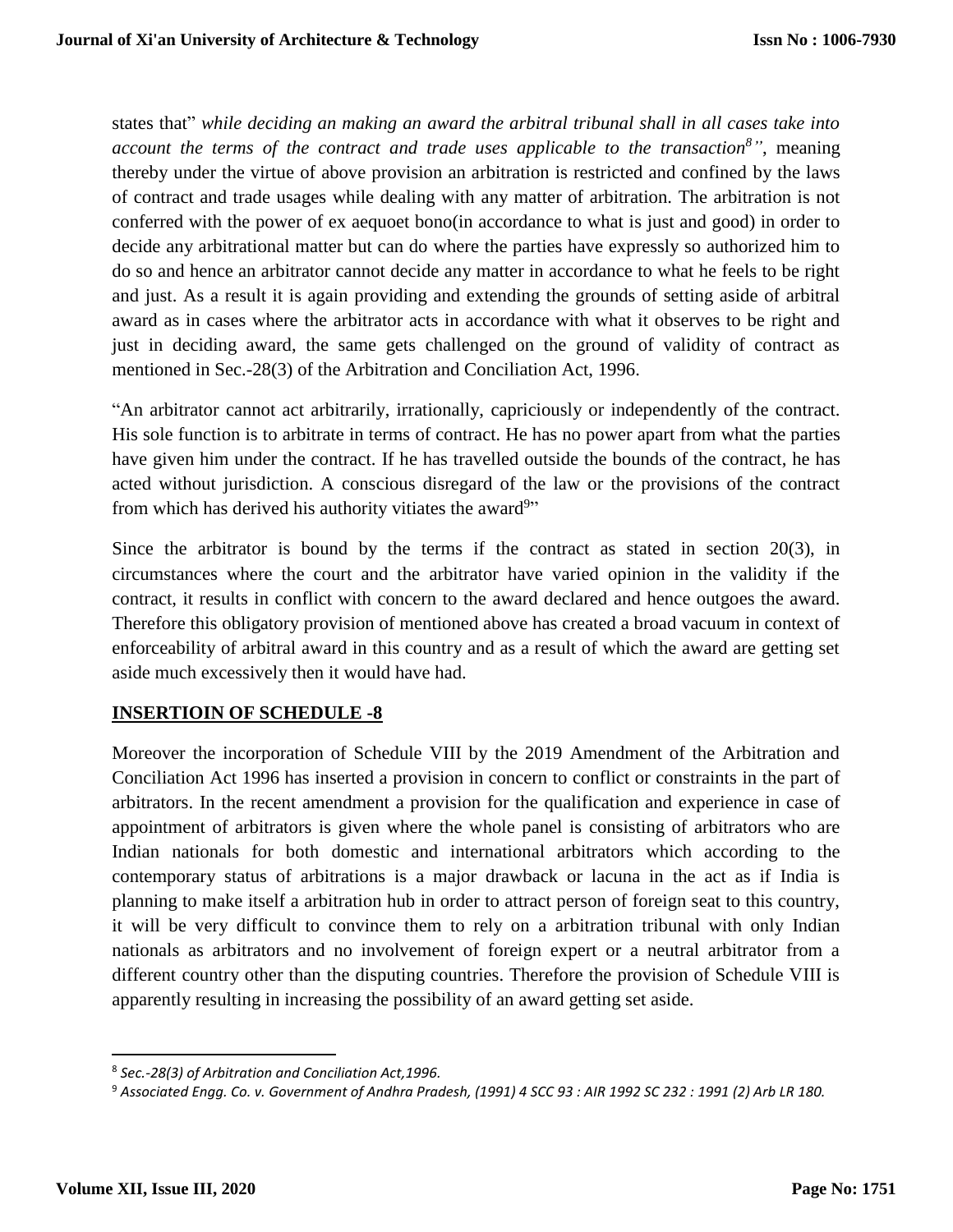The Indian arbitration system and laws has always taken a meandering approach with various forward and backward thrust, where the forward thrust can be acclaimed as Renusagar case in 1994 while the backward thrust was the Saw Pipe Case in 2002. Nevertheless the various amendments which have been done to 1996 Act by and under the purview of  $246<sup>th</sup>$  law commission report has approached arbitration in a positive manner. The amendment in concerned to section 34 where the ambit of justice and morality was construed to basic notion of justice and morality somehow managed to provide a close end to the undefined ambit of public policy as well as manage to fill the lacuna but still it is the field which needs various modification in order to establish arbitration as an undisputed conflict resolving mechanism.

## **RECOMMENDATION OF JUSTICE B.N.KRISHNA**

Justice B. N. Krishna in his report titled "(HIGH LEVEL COMMITTEE TO REVIEW THE INSTITUTIONALISATION OF ARBITRATION MECHANISM IN INDIA )<sup>10</sup> has suggested various recommendation the most important of which-

- 1) Establishment of a arbitrational counsel that is a body to regulate the arbitration laws in India
- 2) The establishment of an specialist arbitration bar and to provide specific and specialized training to the judges in order to deal with the arbitration matter in a much more technically equipped way is still lacking
- 3) Here I will not fail to quote a very important recommendation to constitute a standing committee under the ambit of APCI (Arbitration Promotion Council of India) to review the development in Indian arbitrational law and practices and to recommend timely legislative and other changes to the government.

The commission shall comprises of-

- Leading arbitrators
- Arbitration practitioners
- Arbitration institutions
- Judges
- Representative from industrial bodies
- Expert from foreign jurisdiction.
- 4) Another recommendation was instead of waiting for the court to clear ambiguity in legislation through case laws, the legislature can be proactive to ensure that the arbitration counsel and act keeps pace with the development of arbitration."

l

<sup>&</sup>lt;sup>10</sup> High Level Committee to Review The Institutionalization of Arbitration Mechanism in India,2019